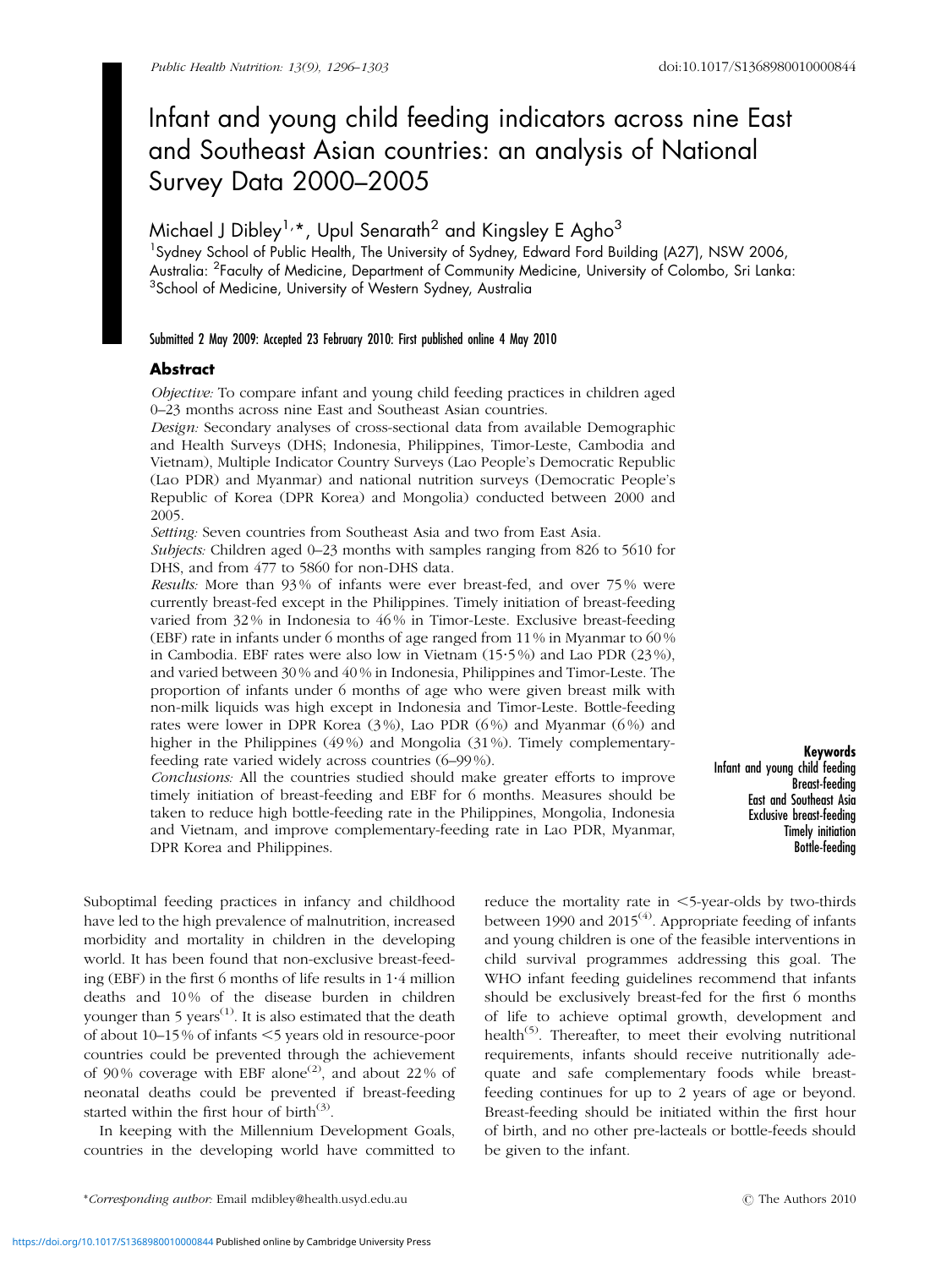Breast milk provides almost all the necessary nutrients, growth factors and immunological components for a healthy infant<sup> $(6)$ </sup>. Appropriate breast-feeding has proven effective in reducing the incidence and severity of gastrointestinal and respiratory infections<sup> $(7-11)$ </sup>. Other advantages of breast-feeding include the enhancement of cognitive development<sup> $(12,13)$ </sup>, and prevention of allergies, obesity, hypertension and insulin-dependent diabetes mellitus. Health gains for breast-feeding mothers include lactational ameonorrhea, early involution of the uterus, enhanced bonding between the mother and the infant and reduction in the incidence of ovarian and breast cancer $^{(6)}$ . From an economic perspective, breast-feeding is less expensive than breast milk substitutes $^{(6)}$ .

Despite numerous recognized advantages over artificial feeding, breast-feeding rates in most countries are typically low, and have only slowly improved. According to estimates between 1995 and 2003, only 38 % of infants in the developing world were exclusively breast-fed for the first 6 months<sup> $(14)$ </sup>. Demographic and Health Surveys (DHS), Multiple Indicator Country Surveys (MICS) and national nutritional surveys (NNS) from East Asian countries provide information on infant and child feeding practices at a national level; however, there is limited information regarding cross-country comparisons of breast-feeding indicators in the region. A previous group has compiled an infant and young child feeding update using available key indicators from the DHS reports of countries around the world. However, this update includes only three countries – Cambodia, Indonesia and Philippines from the East Asian region<sup>(15)</sup>. In East Asia and Southeast Asia it is important to estimate all possible feeding indicators as recommended by the WHO, with a view of recognizing the countries and practices that need further intervention. A cross-country comparison has the advantage of describing variations in different dimensions of breast-feeding across countries. Such an analysis would help individual countries to identify the aspects of breast-feeding that deserve priority in their breast-feeding promotion programmes. The aim of this secondary data analysis was to assess and compare infant and young child feeding practices across nine East and Southeast Asian countries using the key indicators recommended by the  $WHO^{(16)}$ .

#### Methods

### Data sources

Our analysis was based mainly on available data sets of DHS and MICS collected between 2000 and 2005 in the East and Southeast Asian regions. DHS data were available for five countries – Indonesia  $2002-2003^{(17)}$ , Philippines  $2003^{(18)}$ , Timor-Leste  $2003^{(19)}$ , Cambodia 2001 and  $2005^{(20)}$  and Vietnam  $2002^{(21)}$ . Since these data, except Cambodia, were collected between 2002 and 2003, we assumed that the feeding practices remained relatively unchanged over the 2-year period. For Cambodia, only the 2005 data were used for the cross-country comparisons since our aim was to present the latest available data within the specified period. MICS data were available for Lao People's Democratic Republic (Lao  $PDR$ <sup>(22)</sup> and Myanmar<sup>(23)</sup> in 2000. There has been no DHS or MICS in the Democratic People's Republic of Korea (DPR Korea). Data from the 2002 National Nutrition Survey with similar variables to those used in the DHS surveys were used<sup>(24)</sup>. Similarly in Mongolia, the data from the 2002 National Nutrition Assessment were used, although it does not include all the variables available in other data sets<sup> $(25)$ </sup>. All these surveys were nationally representative households surveys in which married women of reproductive age were interviewed by trained investigators.

The MICS programme developed by UNICEF assists countries in filling data gaps for monitoring the situation of children and women through statistically sound, internationally comparable estimates of socio-economic and health indicators. MICS are typically carried out by government organizations, with the technical support and financial assistance of UNICEF and its partners. UNICEF provides technical support and training through a series of regional workshops covering questionnaire content, sampling and survey implementation, data processing, data quality and data analysis, and report writing, data archiving and dissemination.

The relevant public domain data sets were downloaded and inspected for quality of data, completeness of information and comparability of variables required for the analysis. The required variables from each data set were selected and files were constructed for each country. These were merged into a central database with the data from all countries. The analysis was confined to the last born child aged 0–23 months living with the respondent. The details of survey methodology, sampling procedure and questionnaires are available in the respective DHS, MICS or NNS reports.

#### Feeding indicators

Infant feeding indicators were estimated according to the key breast-feeding and selected complementary-feeding indicators described by the WHO in  $1991^{(16)}$ . The estimated indicators were timely first-suckling rate, ever breast-fed rate, current breast-feeding rate, continued breast-feeding rate at 12–15 and 20–23 months, EBF rate, predominant breast-feeding rate, full breast-feeding rate, bottle-feeding rate, timely complementary-feeding rate and the median duration of breast-feeding. Timely firstsuckling rate was based on mother's response to the question how soon after the birth was the child given breast milk, and ever breast-fed rate whether the child was given breast milk at least once at any time since birth. All other indicators were based on 24h recall by the mother.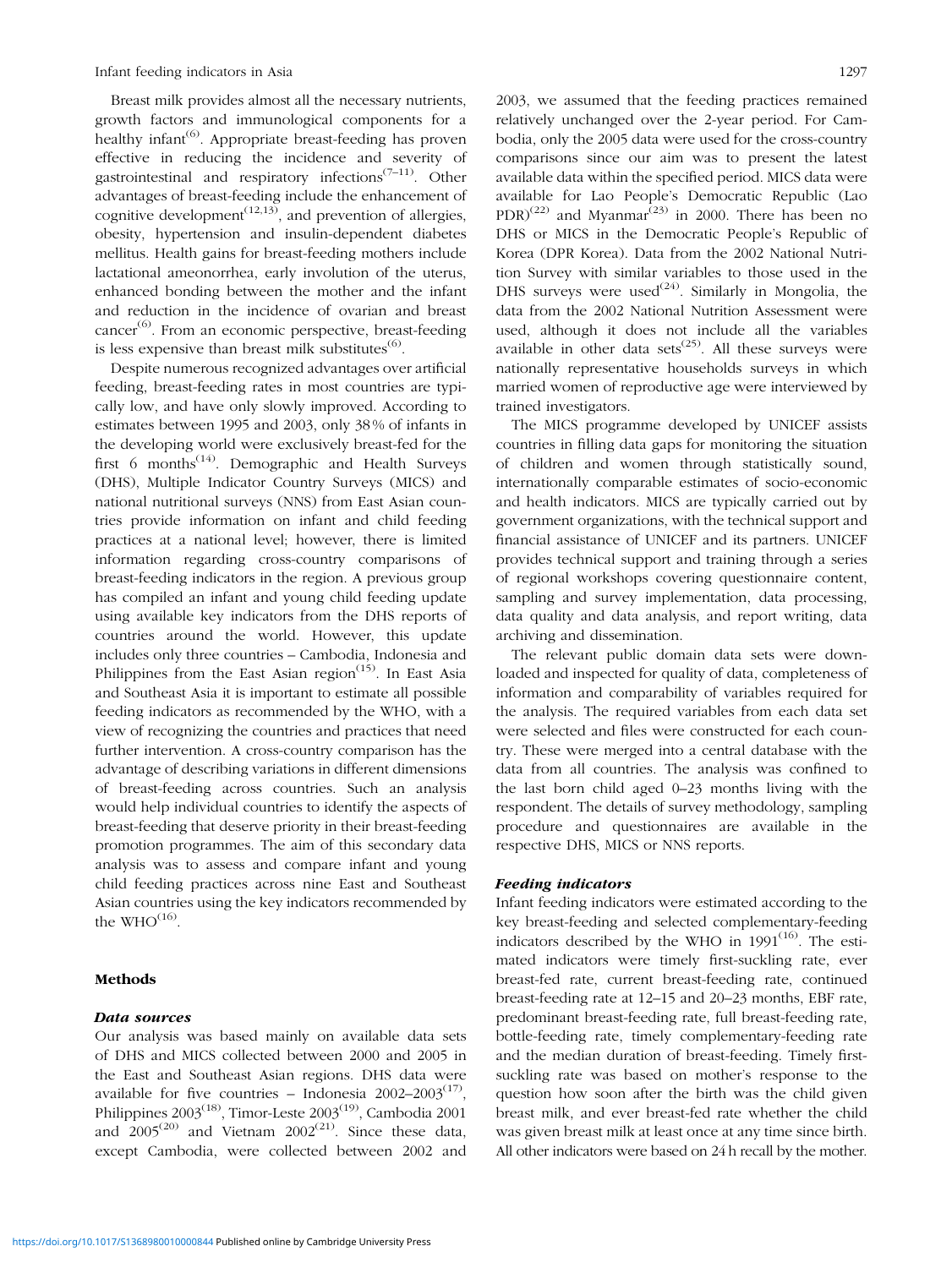The timely complementary-feeding rate was calculated using a method proposed in earlier recommendations by the  $WHO<sup>(16)</sup>$ .

# Data analysis

Analyses were performed using the Stata statistical software package version 9.0 (Stata Corp., College Station, TX, USA) with 'Svy' commands to allow for adjustments for the cluster sampling design used in the surveys when estimating 95 % CI around prevalence estimates. A weighted total of 23 702 children were included from the nine countries.

# Results

#### Basic characteristics of the samples

Basic characteristics of the DHS and non-DHS (MICS and NNS) samples included in the study are summarized in Tables 1 and 2, respectively. The sample sizes ranged from 826 to 5610 for the DHS data, and from 477 to 5860 for non-DHS data sets. In all the data sets, both male and female infants and 6-month age categories were almost equally represented. The Mongolian sample did not include infants less than 6 months of age.

Among the DHS samples (Table 1), the proportion of mothers who had secondary or a higher level of education was low in Cambodia (16 %) and Timor-Leste (27 %), intermediate in Indonesia (50 %) and high in Vietnam (67 %) and the Philippines (70 %). Vietnam had a very high working mother population (81 %) when compared with the other countries. More than 88 % of mothers had made at least one antenatal clinic visit during the pregnancy in Indonesia, Philippines and Vietnam. The trained assistance at delivery ranged from 16 % in Timor-Leste to 75 % in Vietnam. Almost 47 % of mothers in Cambodia did not have any postnatal checkup, whereas the corresponding rate for Vietnam was 6 %. The proportion of women who participated in decision making for all of the five household decisions enquired by the survey was 58 % in the Philippines, 64 % in Indonesia and 72 % in Timor-Leste. According to mothers' perceptions, approximately 42–75 % of the children from these countries were of average size at birth. Timor-Leste, Vietnam and Cambodia had predominantly rural households, whereas Indonesia and Philippines were distributed equally between urban and rural populations.

Limited information was available in the non-DHS samples (Table 2). The proportion of mothers who had secondary or a higher level of education ranged from 17 % in Lao PDR to 76 % in DPR Korea. Information on birth attendance was available only for Lao PDR and DPR Korea. The trained attendance was poor for both (20 % and 13 %, respectively). Myanmar, Mongolia and Lao PDR had above 60% rural households, whereas in the DPR Korea 59 % were from urban households. According to mothers' perceptions, approximately 70–90 % of these children were of average size at birth.

#### Feeding indicators across the countries

Tables 3 and 4 illustrate the estimated breast-feeding indicators for the nine East Asian countries included in the present study. More than 90 % of the infants were ever breast-fed in all the countries under study, except in the Philippines, where the rate was 88 %. Almost all infants in Myanmar and Lao PDR were ever breast-fed. Information on timely initiation of breast-feeding was mainly limited to the five DHS and these rates varied from 32 % in Indonesia to 46 % in Timor-Leste.

When compared with other countries the current breast-feeding rate among children aged 0–23 months was found to be significantly lower in the Philippines (59 %). The current breast-feeding rates fell between 70 % and 80 % for Timor-Leste, Vietnam and DPR Korea, and between 80 % and 90 % for Indonesia, Cambodia, Lao PDR, Myanmar and Mongolia. The pattern of continued breast-feeding rate at 12–15 months in each country was very similar to the country's current breast-feeding rate, but the continuation rate declined by about 30–40 % when the child reached 20–23 months. However, countries such as Myanmar (67%), Indonesia (59%), Cambodia (54%) and Mongolia (66%) sustained higher rates of continuation even at 20–23 months.

The EBF rate in infants of less than 6 months of age varied from 11 % in Myanmar to 60 % in Cambodia (Table 4). Lower EBF rates were reported in Vietnam (16 %) and Lao PDR (23 %). The rates in Indonesia, Philippines and Timor-Leste were between 30 % and 40 %. As shown in Fig. 1, the proportion of infants aged  $\leq 6$  months who were given breast milk together with non-milk liquids (predominantly breast-fed) was high except in Indonesia and Timor-Leste.

Lower bottle-feeding rates were reported in DRP Korea (3 %), Lao PDR (6 %) and Myanmar (6 %). Higher bottle-feeding rates were reported in Philippines (49 %), Mongolia (31 %), Indonesia (23 %) and Vietnam (21 %). With respect to timely complementary feeding, the rate was more than  $60\%$  in the majority of the countries. However, there was a wide variation between countries. For example, it was as low as 6 % in Myanmar and 10 % in Lao PDR, and as high as 99% in Mongolia.

# Discussion

Early initiation of breast-feeding has proven benefits<sup>(3)</sup>, thus we recommend that all the countries should make greater efforts to improve the practice of initiation of breast-feeding within the first hour of birth. Very high ever breast-fed rates across the region indicate that breastfeeding is universal in the East and Southeast Asian region. The proportion of currently breast-fed was also high,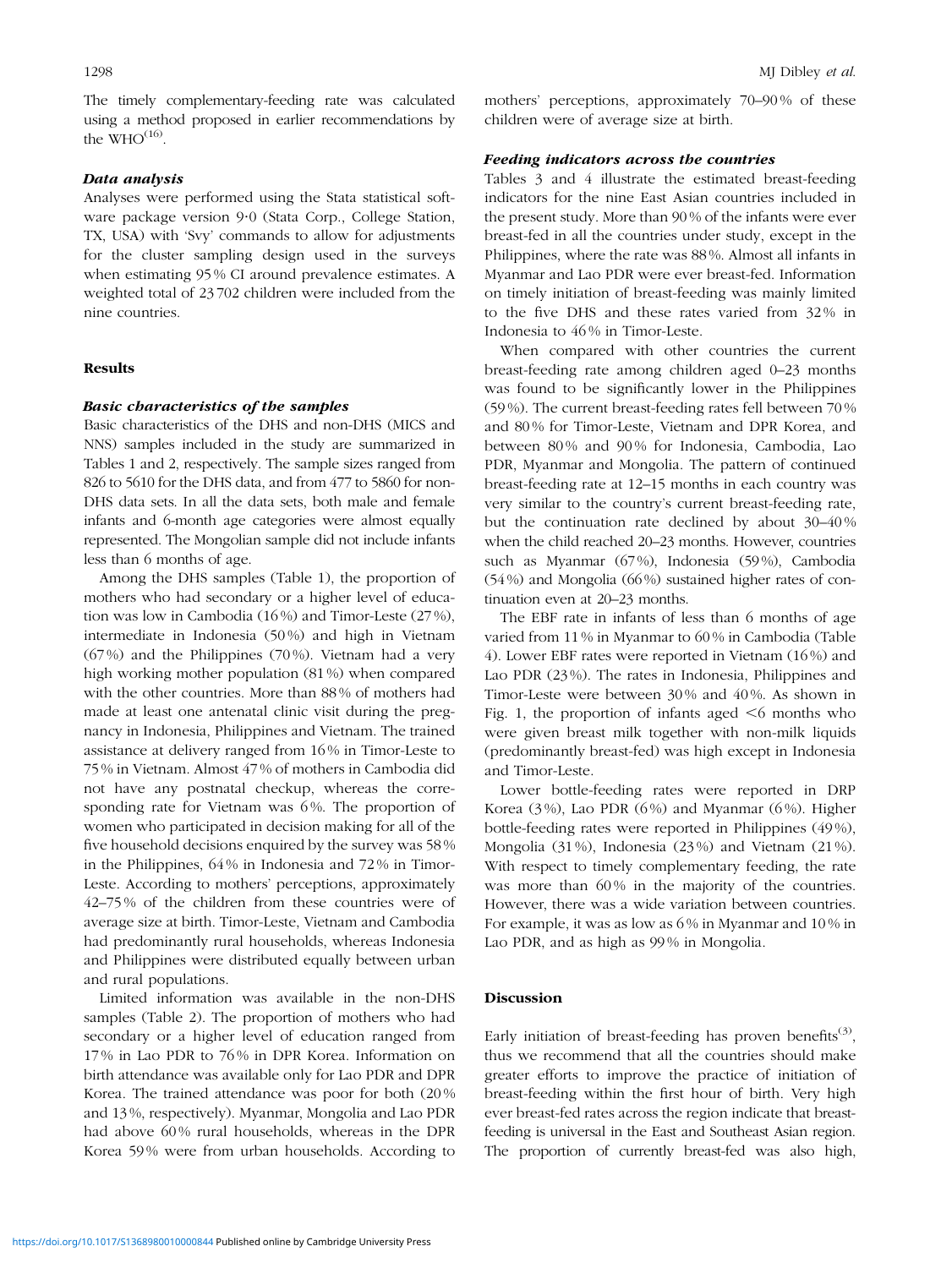# Infant feeding indicators in Asia 1299

|  |  | Table 1 Individual, household and community level characteristics of children 0-23 months of age, for five DHS surveys |  |  |
|--|--|------------------------------------------------------------------------------------------------------------------------|--|--|
|--|--|------------------------------------------------------------------------------------------------------------------------|--|--|

| $\%$<br>$\%$<br>$\%$<br>$\%$<br>$\%$<br>Characteristics<br>Individual-level factors<br>Maternal working status<br>44.1<br>69.0<br>67.3<br>49.3<br>18.6<br>Non-working<br>Working (past 12 months)<br>$31 - 1$<br>32.7<br>55.9<br>50.8<br>$81 - 4$<br>Maternal education<br>4.0<br>44.4<br>No education<br>1.8<br>23.5<br>6.0<br>27.9<br>Primary<br>45.8<br>28.2<br>60.2<br>27.0<br>50.2<br>70.4<br>27.4<br>16.3<br>67.0<br>Secondary and above<br>Mother's age<br>33.8<br>$31 - 2$<br>22.5<br>35.3<br>$35 - 7$<br>$\leq$ 24 years<br>48.1<br>48.8<br>51.7<br>44.0<br>25-34 years<br>53.8<br>18.1<br>20.7<br>$\geq$ 35 years<br>20.0<br>25.8<br>$10-5$<br>Marital status<br>98.1<br>98.6<br>99.3<br>$96 - 1$<br>98.3<br>Currently married<br>1.9<br>1.4<br>0.7<br>3.9<br>$1-7$<br>Formerly married<br>Birth order<br>1st born<br>$32 - 7$<br>27.4<br>41.7<br>27.9<br>$11 - 4$<br>2nd-4th<br>55.5<br>49.5<br>46.8<br>52.5<br>54.0<br>11.8<br>22.6<br>41.8<br>$20 - 1$<br>5th and above<br>4.3<br>Preceding birth interval<br>No previous birth<br>33.0<br>$28 - 1$<br>12.0<br>27.7<br>41.9<br>7.5<br>50.9<br>10.3<br>$<$ 24 months<br>$25-7$<br>9.3<br>$62 - 1$<br>$\geq$ 24 months<br>59.5<br>21.0<br>62.3<br>48.8<br>Sex of baby<br>Male<br>51.9<br>51.3<br>47.8<br>$50-7$<br>$51 - 1$<br>52.2<br>Female<br>48.1<br>48.7<br>49.3<br>48.9<br>Age of child (months)<br>27.5<br>29.5<br>28.3<br>$0 - 5$<br>24.2<br>23.5<br>$6 - 11$<br>$24 - 1$<br>$29 - 1$<br>23.0<br>28.8<br>27.1<br>$12 - 17$<br>27.0<br>24.3<br>25.6<br>29.6<br>26.3<br>$18 - 23$<br>22.7<br>21.5<br>$17 - 1$<br>17.0<br>23.9<br>Size of baby<br>Small<br>13.0<br>19.0<br>7.7<br>$15-3$<br>$10-1$<br>41.7<br>55.4<br>59.4<br>70.8<br>74.8<br>Average<br>$31 - 7$<br>21.6<br>8.9<br>43.0<br>15.0<br>Large<br>Place of delivery<br>Home<br>56.2<br>$60 - 1$<br>$89 - 7$<br>76.5<br>20.9<br>Health facility<br>43.8<br>39.9<br>$10-3$<br>23.5<br>79.1<br>Mode of delivery<br>99.7<br>Non-Caesarean<br>95.5<br>92.0<br>97.8<br>89.6<br>4.5<br>8·0<br>0.3<br>2.3<br>Caesarean section<br>$10-5$<br>Type of delivery assistance<br>Health professional<br>58.3<br>57.5<br>$16 - 1$<br>46.6<br>75.0<br>30.5<br>$35-0$<br>$3.3\,$<br>TBA<br>8·6<br>50.3<br>Other<br>75.3<br>11.2<br>7.5<br>3·2<br>$21 - 7$<br>Antenatal clinic visits<br>4.5<br>5.9<br>36.5<br>26.0<br>None<br>11.8<br>$1 - 3$<br>14.6<br>$25 - 7$<br>33.5<br>46.8<br>56.9<br>80.9<br>>4<br>68.4<br>$30-0$<br>26.9<br>$31 - 4$<br>Timing of postnatal checkup<br>Immediate<br>43.8<br>39.9<br>24.4<br>79.1<br>$0 - 2d$<br>34.3<br>19.6<br>6·6<br>2.9<br>$3 - 6d$<br>7·6<br>$10-0$<br>31.6<br>$10-2$<br>$8-7$<br>37.5<br>Day 7 or later<br>4.6<br>2.1<br>9.8<br>No checkups<br>$21 - 7$<br>46.6<br>5.8<br>Household-level factors<br>Household wealth index<br>Poorest (lowest quintile)<br>22.1<br>26.3<br>42.0<br>$27 - 1$<br>$32 - 1$<br>18.8<br>22.7<br>23.3<br>37.1<br>Poorer<br>Middle<br>19.7<br>19.9<br>39.7<br>18.8<br>30.8<br>20.0<br>$16 - 7$<br>Richer<br>17.6<br>$14 - 1$<br>32.2<br>19.4<br>13.6<br>Richest (highest quintile)<br>18.3<br>Decisions that women have final say<br>54.0<br>0.8<br>2.7<br>0.1<br>$25 - 7$<br>13.8<br>None<br>5.6<br>4.9<br>$1 - 2$<br>13.7<br>49.8<br>$3 - 4$<br>29.6<br>25.5<br>12.5<br>23.4<br>5<br>63.9<br>$58-1$<br>71.6<br>12.0<br>Community level factors<br>Residence<br>Urban<br>47.2<br>$50 - 1$<br>12.3<br>18.0<br>Rural<br>52.8<br>49.9<br>$87 - 7$<br>82.0 |  | Indonesia (n 5610) Philippines (n 2491) Timor-Leste (n 2166) Cambodia (n 2953) Vietnam (n 826) |  |  |
|-------------------------------------------------------------------------------------------------------------------------------------------------------------------------------------------------------------------------------------------------------------------------------------------------------------------------------------------------------------------------------------------------------------------------------------------------------------------------------------------------------------------------------------------------------------------------------------------------------------------------------------------------------------------------------------------------------------------------------------------------------------------------------------------------------------------------------------------------------------------------------------------------------------------------------------------------------------------------------------------------------------------------------------------------------------------------------------------------------------------------------------------------------------------------------------------------------------------------------------------------------------------------------------------------------------------------------------------------------------------------------------------------------------------------------------------------------------------------------------------------------------------------------------------------------------------------------------------------------------------------------------------------------------------------------------------------------------------------------------------------------------------------------------------------------------------------------------------------------------------------------------------------------------------------------------------------------------------------------------------------------------------------------------------------------------------------------------------------------------------------------------------------------------------------------------------------------------------------------------------------------------------------------------------------------------------------------------------------------------------------------------------------------------------------------------------------------------------------------------------------------------------------------------------------------------------------------------------------------------------------------------------------------------------------------------------------------------------------------------------------------------------------------------------------------------------------------------------------------------------------------------------------------------------------------------------------------------------------------------------------------------------------------------------------------------------------------------------------------------------------------------------------------------------------------------------------------------------------------------------------------------------------------------------------------------------------------------------------------------------------------------------------------------------------------------------|--|------------------------------------------------------------------------------------------------|--|--|
|                                                                                                                                                                                                                                                                                                                                                                                                                                                                                                                                                                                                                                                                                                                                                                                                                                                                                                                                                                                                                                                                                                                                                                                                                                                                                                                                                                                                                                                                                                                                                                                                                                                                                                                                                                                                                                                                                                                                                                                                                                                                                                                                                                                                                                                                                                                                                                                                                                                                                                                                                                                                                                                                                                                                                                                                                                                                                                                                                                                                                                                                                                                                                                                                                                                                                                                                                                                                                                           |  |                                                                                                |  |  |
|                                                                                                                                                                                                                                                                                                                                                                                                                                                                                                                                                                                                                                                                                                                                                                                                                                                                                                                                                                                                                                                                                                                                                                                                                                                                                                                                                                                                                                                                                                                                                                                                                                                                                                                                                                                                                                                                                                                                                                                                                                                                                                                                                                                                                                                                                                                                                                                                                                                                                                                                                                                                                                                                                                                                                                                                                                                                                                                                                                                                                                                                                                                                                                                                                                                                                                                                                                                                                                           |  |                                                                                                |  |  |
|                                                                                                                                                                                                                                                                                                                                                                                                                                                                                                                                                                                                                                                                                                                                                                                                                                                                                                                                                                                                                                                                                                                                                                                                                                                                                                                                                                                                                                                                                                                                                                                                                                                                                                                                                                                                                                                                                                                                                                                                                                                                                                                                                                                                                                                                                                                                                                                                                                                                                                                                                                                                                                                                                                                                                                                                                                                                                                                                                                                                                                                                                                                                                                                                                                                                                                                                                                                                                                           |  |                                                                                                |  |  |
|                                                                                                                                                                                                                                                                                                                                                                                                                                                                                                                                                                                                                                                                                                                                                                                                                                                                                                                                                                                                                                                                                                                                                                                                                                                                                                                                                                                                                                                                                                                                                                                                                                                                                                                                                                                                                                                                                                                                                                                                                                                                                                                                                                                                                                                                                                                                                                                                                                                                                                                                                                                                                                                                                                                                                                                                                                                                                                                                                                                                                                                                                                                                                                                                                                                                                                                                                                                                                                           |  |                                                                                                |  |  |
|                                                                                                                                                                                                                                                                                                                                                                                                                                                                                                                                                                                                                                                                                                                                                                                                                                                                                                                                                                                                                                                                                                                                                                                                                                                                                                                                                                                                                                                                                                                                                                                                                                                                                                                                                                                                                                                                                                                                                                                                                                                                                                                                                                                                                                                                                                                                                                                                                                                                                                                                                                                                                                                                                                                                                                                                                                                                                                                                                                                                                                                                                                                                                                                                                                                                                                                                                                                                                                           |  |                                                                                                |  |  |
|                                                                                                                                                                                                                                                                                                                                                                                                                                                                                                                                                                                                                                                                                                                                                                                                                                                                                                                                                                                                                                                                                                                                                                                                                                                                                                                                                                                                                                                                                                                                                                                                                                                                                                                                                                                                                                                                                                                                                                                                                                                                                                                                                                                                                                                                                                                                                                                                                                                                                                                                                                                                                                                                                                                                                                                                                                                                                                                                                                                                                                                                                                                                                                                                                                                                                                                                                                                                                                           |  |                                                                                                |  |  |
|                                                                                                                                                                                                                                                                                                                                                                                                                                                                                                                                                                                                                                                                                                                                                                                                                                                                                                                                                                                                                                                                                                                                                                                                                                                                                                                                                                                                                                                                                                                                                                                                                                                                                                                                                                                                                                                                                                                                                                                                                                                                                                                                                                                                                                                                                                                                                                                                                                                                                                                                                                                                                                                                                                                                                                                                                                                                                                                                                                                                                                                                                                                                                                                                                                                                                                                                                                                                                                           |  |                                                                                                |  |  |
|                                                                                                                                                                                                                                                                                                                                                                                                                                                                                                                                                                                                                                                                                                                                                                                                                                                                                                                                                                                                                                                                                                                                                                                                                                                                                                                                                                                                                                                                                                                                                                                                                                                                                                                                                                                                                                                                                                                                                                                                                                                                                                                                                                                                                                                                                                                                                                                                                                                                                                                                                                                                                                                                                                                                                                                                                                                                                                                                                                                                                                                                                                                                                                                                                                                                                                                                                                                                                                           |  |                                                                                                |  |  |
|                                                                                                                                                                                                                                                                                                                                                                                                                                                                                                                                                                                                                                                                                                                                                                                                                                                                                                                                                                                                                                                                                                                                                                                                                                                                                                                                                                                                                                                                                                                                                                                                                                                                                                                                                                                                                                                                                                                                                                                                                                                                                                                                                                                                                                                                                                                                                                                                                                                                                                                                                                                                                                                                                                                                                                                                                                                                                                                                                                                                                                                                                                                                                                                                                                                                                                                                                                                                                                           |  |                                                                                                |  |  |
|                                                                                                                                                                                                                                                                                                                                                                                                                                                                                                                                                                                                                                                                                                                                                                                                                                                                                                                                                                                                                                                                                                                                                                                                                                                                                                                                                                                                                                                                                                                                                                                                                                                                                                                                                                                                                                                                                                                                                                                                                                                                                                                                                                                                                                                                                                                                                                                                                                                                                                                                                                                                                                                                                                                                                                                                                                                                                                                                                                                                                                                                                                                                                                                                                                                                                                                                                                                                                                           |  |                                                                                                |  |  |
|                                                                                                                                                                                                                                                                                                                                                                                                                                                                                                                                                                                                                                                                                                                                                                                                                                                                                                                                                                                                                                                                                                                                                                                                                                                                                                                                                                                                                                                                                                                                                                                                                                                                                                                                                                                                                                                                                                                                                                                                                                                                                                                                                                                                                                                                                                                                                                                                                                                                                                                                                                                                                                                                                                                                                                                                                                                                                                                                                                                                                                                                                                                                                                                                                                                                                                                                                                                                                                           |  |                                                                                                |  |  |
|                                                                                                                                                                                                                                                                                                                                                                                                                                                                                                                                                                                                                                                                                                                                                                                                                                                                                                                                                                                                                                                                                                                                                                                                                                                                                                                                                                                                                                                                                                                                                                                                                                                                                                                                                                                                                                                                                                                                                                                                                                                                                                                                                                                                                                                                                                                                                                                                                                                                                                                                                                                                                                                                                                                                                                                                                                                                                                                                                                                                                                                                                                                                                                                                                                                                                                                                                                                                                                           |  |                                                                                                |  |  |
|                                                                                                                                                                                                                                                                                                                                                                                                                                                                                                                                                                                                                                                                                                                                                                                                                                                                                                                                                                                                                                                                                                                                                                                                                                                                                                                                                                                                                                                                                                                                                                                                                                                                                                                                                                                                                                                                                                                                                                                                                                                                                                                                                                                                                                                                                                                                                                                                                                                                                                                                                                                                                                                                                                                                                                                                                                                                                                                                                                                                                                                                                                                                                                                                                                                                                                                                                                                                                                           |  |                                                                                                |  |  |
|                                                                                                                                                                                                                                                                                                                                                                                                                                                                                                                                                                                                                                                                                                                                                                                                                                                                                                                                                                                                                                                                                                                                                                                                                                                                                                                                                                                                                                                                                                                                                                                                                                                                                                                                                                                                                                                                                                                                                                                                                                                                                                                                                                                                                                                                                                                                                                                                                                                                                                                                                                                                                                                                                                                                                                                                                                                                                                                                                                                                                                                                                                                                                                                                                                                                                                                                                                                                                                           |  |                                                                                                |  |  |
|                                                                                                                                                                                                                                                                                                                                                                                                                                                                                                                                                                                                                                                                                                                                                                                                                                                                                                                                                                                                                                                                                                                                                                                                                                                                                                                                                                                                                                                                                                                                                                                                                                                                                                                                                                                                                                                                                                                                                                                                                                                                                                                                                                                                                                                                                                                                                                                                                                                                                                                                                                                                                                                                                                                                                                                                                                                                                                                                                                                                                                                                                                                                                                                                                                                                                                                                                                                                                                           |  |                                                                                                |  |  |
|                                                                                                                                                                                                                                                                                                                                                                                                                                                                                                                                                                                                                                                                                                                                                                                                                                                                                                                                                                                                                                                                                                                                                                                                                                                                                                                                                                                                                                                                                                                                                                                                                                                                                                                                                                                                                                                                                                                                                                                                                                                                                                                                                                                                                                                                                                                                                                                                                                                                                                                                                                                                                                                                                                                                                                                                                                                                                                                                                                                                                                                                                                                                                                                                                                                                                                                                                                                                                                           |  |                                                                                                |  |  |
|                                                                                                                                                                                                                                                                                                                                                                                                                                                                                                                                                                                                                                                                                                                                                                                                                                                                                                                                                                                                                                                                                                                                                                                                                                                                                                                                                                                                                                                                                                                                                                                                                                                                                                                                                                                                                                                                                                                                                                                                                                                                                                                                                                                                                                                                                                                                                                                                                                                                                                                                                                                                                                                                                                                                                                                                                                                                                                                                                                                                                                                                                                                                                                                                                                                                                                                                                                                                                                           |  |                                                                                                |  |  |
|                                                                                                                                                                                                                                                                                                                                                                                                                                                                                                                                                                                                                                                                                                                                                                                                                                                                                                                                                                                                                                                                                                                                                                                                                                                                                                                                                                                                                                                                                                                                                                                                                                                                                                                                                                                                                                                                                                                                                                                                                                                                                                                                                                                                                                                                                                                                                                                                                                                                                                                                                                                                                                                                                                                                                                                                                                                                                                                                                                                                                                                                                                                                                                                                                                                                                                                                                                                                                                           |  |                                                                                                |  |  |
|                                                                                                                                                                                                                                                                                                                                                                                                                                                                                                                                                                                                                                                                                                                                                                                                                                                                                                                                                                                                                                                                                                                                                                                                                                                                                                                                                                                                                                                                                                                                                                                                                                                                                                                                                                                                                                                                                                                                                                                                                                                                                                                                                                                                                                                                                                                                                                                                                                                                                                                                                                                                                                                                                                                                                                                                                                                                                                                                                                                                                                                                                                                                                                                                                                                                                                                                                                                                                                           |  |                                                                                                |  |  |
|                                                                                                                                                                                                                                                                                                                                                                                                                                                                                                                                                                                                                                                                                                                                                                                                                                                                                                                                                                                                                                                                                                                                                                                                                                                                                                                                                                                                                                                                                                                                                                                                                                                                                                                                                                                                                                                                                                                                                                                                                                                                                                                                                                                                                                                                                                                                                                                                                                                                                                                                                                                                                                                                                                                                                                                                                                                                                                                                                                                                                                                                                                                                                                                                                                                                                                                                                                                                                                           |  |                                                                                                |  |  |
|                                                                                                                                                                                                                                                                                                                                                                                                                                                                                                                                                                                                                                                                                                                                                                                                                                                                                                                                                                                                                                                                                                                                                                                                                                                                                                                                                                                                                                                                                                                                                                                                                                                                                                                                                                                                                                                                                                                                                                                                                                                                                                                                                                                                                                                                                                                                                                                                                                                                                                                                                                                                                                                                                                                                                                                                                                                                                                                                                                                                                                                                                                                                                                                                                                                                                                                                                                                                                                           |  |                                                                                                |  |  |
|                                                                                                                                                                                                                                                                                                                                                                                                                                                                                                                                                                                                                                                                                                                                                                                                                                                                                                                                                                                                                                                                                                                                                                                                                                                                                                                                                                                                                                                                                                                                                                                                                                                                                                                                                                                                                                                                                                                                                                                                                                                                                                                                                                                                                                                                                                                                                                                                                                                                                                                                                                                                                                                                                                                                                                                                                                                                                                                                                                                                                                                                                                                                                                                                                                                                                                                                                                                                                                           |  |                                                                                                |  |  |
|                                                                                                                                                                                                                                                                                                                                                                                                                                                                                                                                                                                                                                                                                                                                                                                                                                                                                                                                                                                                                                                                                                                                                                                                                                                                                                                                                                                                                                                                                                                                                                                                                                                                                                                                                                                                                                                                                                                                                                                                                                                                                                                                                                                                                                                                                                                                                                                                                                                                                                                                                                                                                                                                                                                                                                                                                                                                                                                                                                                                                                                                                                                                                                                                                                                                                                                                                                                                                                           |  |                                                                                                |  |  |
|                                                                                                                                                                                                                                                                                                                                                                                                                                                                                                                                                                                                                                                                                                                                                                                                                                                                                                                                                                                                                                                                                                                                                                                                                                                                                                                                                                                                                                                                                                                                                                                                                                                                                                                                                                                                                                                                                                                                                                                                                                                                                                                                                                                                                                                                                                                                                                                                                                                                                                                                                                                                                                                                                                                                                                                                                                                                                                                                                                                                                                                                                                                                                                                                                                                                                                                                                                                                                                           |  |                                                                                                |  |  |
|                                                                                                                                                                                                                                                                                                                                                                                                                                                                                                                                                                                                                                                                                                                                                                                                                                                                                                                                                                                                                                                                                                                                                                                                                                                                                                                                                                                                                                                                                                                                                                                                                                                                                                                                                                                                                                                                                                                                                                                                                                                                                                                                                                                                                                                                                                                                                                                                                                                                                                                                                                                                                                                                                                                                                                                                                                                                                                                                                                                                                                                                                                                                                                                                                                                                                                                                                                                                                                           |  |                                                                                                |  |  |
|                                                                                                                                                                                                                                                                                                                                                                                                                                                                                                                                                                                                                                                                                                                                                                                                                                                                                                                                                                                                                                                                                                                                                                                                                                                                                                                                                                                                                                                                                                                                                                                                                                                                                                                                                                                                                                                                                                                                                                                                                                                                                                                                                                                                                                                                                                                                                                                                                                                                                                                                                                                                                                                                                                                                                                                                                                                                                                                                                                                                                                                                                                                                                                                                                                                                                                                                                                                                                                           |  |                                                                                                |  |  |
|                                                                                                                                                                                                                                                                                                                                                                                                                                                                                                                                                                                                                                                                                                                                                                                                                                                                                                                                                                                                                                                                                                                                                                                                                                                                                                                                                                                                                                                                                                                                                                                                                                                                                                                                                                                                                                                                                                                                                                                                                                                                                                                                                                                                                                                                                                                                                                                                                                                                                                                                                                                                                                                                                                                                                                                                                                                                                                                                                                                                                                                                                                                                                                                                                                                                                                                                                                                                                                           |  |                                                                                                |  |  |
|                                                                                                                                                                                                                                                                                                                                                                                                                                                                                                                                                                                                                                                                                                                                                                                                                                                                                                                                                                                                                                                                                                                                                                                                                                                                                                                                                                                                                                                                                                                                                                                                                                                                                                                                                                                                                                                                                                                                                                                                                                                                                                                                                                                                                                                                                                                                                                                                                                                                                                                                                                                                                                                                                                                                                                                                                                                                                                                                                                                                                                                                                                                                                                                                                                                                                                                                                                                                                                           |  |                                                                                                |  |  |
|                                                                                                                                                                                                                                                                                                                                                                                                                                                                                                                                                                                                                                                                                                                                                                                                                                                                                                                                                                                                                                                                                                                                                                                                                                                                                                                                                                                                                                                                                                                                                                                                                                                                                                                                                                                                                                                                                                                                                                                                                                                                                                                                                                                                                                                                                                                                                                                                                                                                                                                                                                                                                                                                                                                                                                                                                                                                                                                                                                                                                                                                                                                                                                                                                                                                                                                                                                                                                                           |  |                                                                                                |  |  |
|                                                                                                                                                                                                                                                                                                                                                                                                                                                                                                                                                                                                                                                                                                                                                                                                                                                                                                                                                                                                                                                                                                                                                                                                                                                                                                                                                                                                                                                                                                                                                                                                                                                                                                                                                                                                                                                                                                                                                                                                                                                                                                                                                                                                                                                                                                                                                                                                                                                                                                                                                                                                                                                                                                                                                                                                                                                                                                                                                                                                                                                                                                                                                                                                                                                                                                                                                                                                                                           |  |                                                                                                |  |  |
|                                                                                                                                                                                                                                                                                                                                                                                                                                                                                                                                                                                                                                                                                                                                                                                                                                                                                                                                                                                                                                                                                                                                                                                                                                                                                                                                                                                                                                                                                                                                                                                                                                                                                                                                                                                                                                                                                                                                                                                                                                                                                                                                                                                                                                                                                                                                                                                                                                                                                                                                                                                                                                                                                                                                                                                                                                                                                                                                                                                                                                                                                                                                                                                                                                                                                                                                                                                                                                           |  |                                                                                                |  |  |
|                                                                                                                                                                                                                                                                                                                                                                                                                                                                                                                                                                                                                                                                                                                                                                                                                                                                                                                                                                                                                                                                                                                                                                                                                                                                                                                                                                                                                                                                                                                                                                                                                                                                                                                                                                                                                                                                                                                                                                                                                                                                                                                                                                                                                                                                                                                                                                                                                                                                                                                                                                                                                                                                                                                                                                                                                                                                                                                                                                                                                                                                                                                                                                                                                                                                                                                                                                                                                                           |  |                                                                                                |  |  |
|                                                                                                                                                                                                                                                                                                                                                                                                                                                                                                                                                                                                                                                                                                                                                                                                                                                                                                                                                                                                                                                                                                                                                                                                                                                                                                                                                                                                                                                                                                                                                                                                                                                                                                                                                                                                                                                                                                                                                                                                                                                                                                                                                                                                                                                                                                                                                                                                                                                                                                                                                                                                                                                                                                                                                                                                                                                                                                                                                                                                                                                                                                                                                                                                                                                                                                                                                                                                                                           |  |                                                                                                |  |  |
|                                                                                                                                                                                                                                                                                                                                                                                                                                                                                                                                                                                                                                                                                                                                                                                                                                                                                                                                                                                                                                                                                                                                                                                                                                                                                                                                                                                                                                                                                                                                                                                                                                                                                                                                                                                                                                                                                                                                                                                                                                                                                                                                                                                                                                                                                                                                                                                                                                                                                                                                                                                                                                                                                                                                                                                                                                                                                                                                                                                                                                                                                                                                                                                                                                                                                                                                                                                                                                           |  |                                                                                                |  |  |
|                                                                                                                                                                                                                                                                                                                                                                                                                                                                                                                                                                                                                                                                                                                                                                                                                                                                                                                                                                                                                                                                                                                                                                                                                                                                                                                                                                                                                                                                                                                                                                                                                                                                                                                                                                                                                                                                                                                                                                                                                                                                                                                                                                                                                                                                                                                                                                                                                                                                                                                                                                                                                                                                                                                                                                                                                                                                                                                                                                                                                                                                                                                                                                                                                                                                                                                                                                                                                                           |  |                                                                                                |  |  |
|                                                                                                                                                                                                                                                                                                                                                                                                                                                                                                                                                                                                                                                                                                                                                                                                                                                                                                                                                                                                                                                                                                                                                                                                                                                                                                                                                                                                                                                                                                                                                                                                                                                                                                                                                                                                                                                                                                                                                                                                                                                                                                                                                                                                                                                                                                                                                                                                                                                                                                                                                                                                                                                                                                                                                                                                                                                                                                                                                                                                                                                                                                                                                                                                                                                                                                                                                                                                                                           |  |                                                                                                |  |  |
|                                                                                                                                                                                                                                                                                                                                                                                                                                                                                                                                                                                                                                                                                                                                                                                                                                                                                                                                                                                                                                                                                                                                                                                                                                                                                                                                                                                                                                                                                                                                                                                                                                                                                                                                                                                                                                                                                                                                                                                                                                                                                                                                                                                                                                                                                                                                                                                                                                                                                                                                                                                                                                                                                                                                                                                                                                                                                                                                                                                                                                                                                                                                                                                                                                                                                                                                                                                                                                           |  |                                                                                                |  |  |
|                                                                                                                                                                                                                                                                                                                                                                                                                                                                                                                                                                                                                                                                                                                                                                                                                                                                                                                                                                                                                                                                                                                                                                                                                                                                                                                                                                                                                                                                                                                                                                                                                                                                                                                                                                                                                                                                                                                                                                                                                                                                                                                                                                                                                                                                                                                                                                                                                                                                                                                                                                                                                                                                                                                                                                                                                                                                                                                                                                                                                                                                                                                                                                                                                                                                                                                                                                                                                                           |  |                                                                                                |  |  |
|                                                                                                                                                                                                                                                                                                                                                                                                                                                                                                                                                                                                                                                                                                                                                                                                                                                                                                                                                                                                                                                                                                                                                                                                                                                                                                                                                                                                                                                                                                                                                                                                                                                                                                                                                                                                                                                                                                                                                                                                                                                                                                                                                                                                                                                                                                                                                                                                                                                                                                                                                                                                                                                                                                                                                                                                                                                                                                                                                                                                                                                                                                                                                                                                                                                                                                                                                                                                                                           |  |                                                                                                |  |  |
|                                                                                                                                                                                                                                                                                                                                                                                                                                                                                                                                                                                                                                                                                                                                                                                                                                                                                                                                                                                                                                                                                                                                                                                                                                                                                                                                                                                                                                                                                                                                                                                                                                                                                                                                                                                                                                                                                                                                                                                                                                                                                                                                                                                                                                                                                                                                                                                                                                                                                                                                                                                                                                                                                                                                                                                                                                                                                                                                                                                                                                                                                                                                                                                                                                                                                                                                                                                                                                           |  |                                                                                                |  |  |
|                                                                                                                                                                                                                                                                                                                                                                                                                                                                                                                                                                                                                                                                                                                                                                                                                                                                                                                                                                                                                                                                                                                                                                                                                                                                                                                                                                                                                                                                                                                                                                                                                                                                                                                                                                                                                                                                                                                                                                                                                                                                                                                                                                                                                                                                                                                                                                                                                                                                                                                                                                                                                                                                                                                                                                                                                                                                                                                                                                                                                                                                                                                                                                                                                                                                                                                                                                                                                                           |  |                                                                                                |  |  |
|                                                                                                                                                                                                                                                                                                                                                                                                                                                                                                                                                                                                                                                                                                                                                                                                                                                                                                                                                                                                                                                                                                                                                                                                                                                                                                                                                                                                                                                                                                                                                                                                                                                                                                                                                                                                                                                                                                                                                                                                                                                                                                                                                                                                                                                                                                                                                                                                                                                                                                                                                                                                                                                                                                                                                                                                                                                                                                                                                                                                                                                                                                                                                                                                                                                                                                                                                                                                                                           |  |                                                                                                |  |  |
|                                                                                                                                                                                                                                                                                                                                                                                                                                                                                                                                                                                                                                                                                                                                                                                                                                                                                                                                                                                                                                                                                                                                                                                                                                                                                                                                                                                                                                                                                                                                                                                                                                                                                                                                                                                                                                                                                                                                                                                                                                                                                                                                                                                                                                                                                                                                                                                                                                                                                                                                                                                                                                                                                                                                                                                                                                                                                                                                                                                                                                                                                                                                                                                                                                                                                                                                                                                                                                           |  |                                                                                                |  |  |
|                                                                                                                                                                                                                                                                                                                                                                                                                                                                                                                                                                                                                                                                                                                                                                                                                                                                                                                                                                                                                                                                                                                                                                                                                                                                                                                                                                                                                                                                                                                                                                                                                                                                                                                                                                                                                                                                                                                                                                                                                                                                                                                                                                                                                                                                                                                                                                                                                                                                                                                                                                                                                                                                                                                                                                                                                                                                                                                                                                                                                                                                                                                                                                                                                                                                                                                                                                                                                                           |  |                                                                                                |  |  |
|                                                                                                                                                                                                                                                                                                                                                                                                                                                                                                                                                                                                                                                                                                                                                                                                                                                                                                                                                                                                                                                                                                                                                                                                                                                                                                                                                                                                                                                                                                                                                                                                                                                                                                                                                                                                                                                                                                                                                                                                                                                                                                                                                                                                                                                                                                                                                                                                                                                                                                                                                                                                                                                                                                                                                                                                                                                                                                                                                                                                                                                                                                                                                                                                                                                                                                                                                                                                                                           |  |                                                                                                |  |  |
|                                                                                                                                                                                                                                                                                                                                                                                                                                                                                                                                                                                                                                                                                                                                                                                                                                                                                                                                                                                                                                                                                                                                                                                                                                                                                                                                                                                                                                                                                                                                                                                                                                                                                                                                                                                                                                                                                                                                                                                                                                                                                                                                                                                                                                                                                                                                                                                                                                                                                                                                                                                                                                                                                                                                                                                                                                                                                                                                                                                                                                                                                                                                                                                                                                                                                                                                                                                                                                           |  |                                                                                                |  |  |
|                                                                                                                                                                                                                                                                                                                                                                                                                                                                                                                                                                                                                                                                                                                                                                                                                                                                                                                                                                                                                                                                                                                                                                                                                                                                                                                                                                                                                                                                                                                                                                                                                                                                                                                                                                                                                                                                                                                                                                                                                                                                                                                                                                                                                                                                                                                                                                                                                                                                                                                                                                                                                                                                                                                                                                                                                                                                                                                                                                                                                                                                                                                                                                                                                                                                                                                                                                                                                                           |  |                                                                                                |  |  |
|                                                                                                                                                                                                                                                                                                                                                                                                                                                                                                                                                                                                                                                                                                                                                                                                                                                                                                                                                                                                                                                                                                                                                                                                                                                                                                                                                                                                                                                                                                                                                                                                                                                                                                                                                                                                                                                                                                                                                                                                                                                                                                                                                                                                                                                                                                                                                                                                                                                                                                                                                                                                                                                                                                                                                                                                                                                                                                                                                                                                                                                                                                                                                                                                                                                                                                                                                                                                                                           |  |                                                                                                |  |  |
|                                                                                                                                                                                                                                                                                                                                                                                                                                                                                                                                                                                                                                                                                                                                                                                                                                                                                                                                                                                                                                                                                                                                                                                                                                                                                                                                                                                                                                                                                                                                                                                                                                                                                                                                                                                                                                                                                                                                                                                                                                                                                                                                                                                                                                                                                                                                                                                                                                                                                                                                                                                                                                                                                                                                                                                                                                                                                                                                                                                                                                                                                                                                                                                                                                                                                                                                                                                                                                           |  |                                                                                                |  |  |
|                                                                                                                                                                                                                                                                                                                                                                                                                                                                                                                                                                                                                                                                                                                                                                                                                                                                                                                                                                                                                                                                                                                                                                                                                                                                                                                                                                                                                                                                                                                                                                                                                                                                                                                                                                                                                                                                                                                                                                                                                                                                                                                                                                                                                                                                                                                                                                                                                                                                                                                                                                                                                                                                                                                                                                                                                                                                                                                                                                                                                                                                                                                                                                                                                                                                                                                                                                                                                                           |  |                                                                                                |  |  |
|                                                                                                                                                                                                                                                                                                                                                                                                                                                                                                                                                                                                                                                                                                                                                                                                                                                                                                                                                                                                                                                                                                                                                                                                                                                                                                                                                                                                                                                                                                                                                                                                                                                                                                                                                                                                                                                                                                                                                                                                                                                                                                                                                                                                                                                                                                                                                                                                                                                                                                                                                                                                                                                                                                                                                                                                                                                                                                                                                                                                                                                                                                                                                                                                                                                                                                                                                                                                                                           |  |                                                                                                |  |  |
|                                                                                                                                                                                                                                                                                                                                                                                                                                                                                                                                                                                                                                                                                                                                                                                                                                                                                                                                                                                                                                                                                                                                                                                                                                                                                                                                                                                                                                                                                                                                                                                                                                                                                                                                                                                                                                                                                                                                                                                                                                                                                                                                                                                                                                                                                                                                                                                                                                                                                                                                                                                                                                                                                                                                                                                                                                                                                                                                                                                                                                                                                                                                                                                                                                                                                                                                                                                                                                           |  |                                                                                                |  |  |
|                                                                                                                                                                                                                                                                                                                                                                                                                                                                                                                                                                                                                                                                                                                                                                                                                                                                                                                                                                                                                                                                                                                                                                                                                                                                                                                                                                                                                                                                                                                                                                                                                                                                                                                                                                                                                                                                                                                                                                                                                                                                                                                                                                                                                                                                                                                                                                                                                                                                                                                                                                                                                                                                                                                                                                                                                                                                                                                                                                                                                                                                                                                                                                                                                                                                                                                                                                                                                                           |  |                                                                                                |  |  |
|                                                                                                                                                                                                                                                                                                                                                                                                                                                                                                                                                                                                                                                                                                                                                                                                                                                                                                                                                                                                                                                                                                                                                                                                                                                                                                                                                                                                                                                                                                                                                                                                                                                                                                                                                                                                                                                                                                                                                                                                                                                                                                                                                                                                                                                                                                                                                                                                                                                                                                                                                                                                                                                                                                                                                                                                                                                                                                                                                                                                                                                                                                                                                                                                                                                                                                                                                                                                                                           |  |                                                                                                |  |  |
|                                                                                                                                                                                                                                                                                                                                                                                                                                                                                                                                                                                                                                                                                                                                                                                                                                                                                                                                                                                                                                                                                                                                                                                                                                                                                                                                                                                                                                                                                                                                                                                                                                                                                                                                                                                                                                                                                                                                                                                                                                                                                                                                                                                                                                                                                                                                                                                                                                                                                                                                                                                                                                                                                                                                                                                                                                                                                                                                                                                                                                                                                                                                                                                                                                                                                                                                                                                                                                           |  |                                                                                                |  |  |
|                                                                                                                                                                                                                                                                                                                                                                                                                                                                                                                                                                                                                                                                                                                                                                                                                                                                                                                                                                                                                                                                                                                                                                                                                                                                                                                                                                                                                                                                                                                                                                                                                                                                                                                                                                                                                                                                                                                                                                                                                                                                                                                                                                                                                                                                                                                                                                                                                                                                                                                                                                                                                                                                                                                                                                                                                                                                                                                                                                                                                                                                                                                                                                                                                                                                                                                                                                                                                                           |  |                                                                                                |  |  |
|                                                                                                                                                                                                                                                                                                                                                                                                                                                                                                                                                                                                                                                                                                                                                                                                                                                                                                                                                                                                                                                                                                                                                                                                                                                                                                                                                                                                                                                                                                                                                                                                                                                                                                                                                                                                                                                                                                                                                                                                                                                                                                                                                                                                                                                                                                                                                                                                                                                                                                                                                                                                                                                                                                                                                                                                                                                                                                                                                                                                                                                                                                                                                                                                                                                                                                                                                                                                                                           |  |                                                                                                |  |  |
|                                                                                                                                                                                                                                                                                                                                                                                                                                                                                                                                                                                                                                                                                                                                                                                                                                                                                                                                                                                                                                                                                                                                                                                                                                                                                                                                                                                                                                                                                                                                                                                                                                                                                                                                                                                                                                                                                                                                                                                                                                                                                                                                                                                                                                                                                                                                                                                                                                                                                                                                                                                                                                                                                                                                                                                                                                                                                                                                                                                                                                                                                                                                                                                                                                                                                                                                                                                                                                           |  |                                                                                                |  |  |
|                                                                                                                                                                                                                                                                                                                                                                                                                                                                                                                                                                                                                                                                                                                                                                                                                                                                                                                                                                                                                                                                                                                                                                                                                                                                                                                                                                                                                                                                                                                                                                                                                                                                                                                                                                                                                                                                                                                                                                                                                                                                                                                                                                                                                                                                                                                                                                                                                                                                                                                                                                                                                                                                                                                                                                                                                                                                                                                                                                                                                                                                                                                                                                                                                                                                                                                                                                                                                                           |  |                                                                                                |  |  |
|                                                                                                                                                                                                                                                                                                                                                                                                                                                                                                                                                                                                                                                                                                                                                                                                                                                                                                                                                                                                                                                                                                                                                                                                                                                                                                                                                                                                                                                                                                                                                                                                                                                                                                                                                                                                                                                                                                                                                                                                                                                                                                                                                                                                                                                                                                                                                                                                                                                                                                                                                                                                                                                                                                                                                                                                                                                                                                                                                                                                                                                                                                                                                                                                                                                                                                                                                                                                                                           |  |                                                                                                |  |  |
|                                                                                                                                                                                                                                                                                                                                                                                                                                                                                                                                                                                                                                                                                                                                                                                                                                                                                                                                                                                                                                                                                                                                                                                                                                                                                                                                                                                                                                                                                                                                                                                                                                                                                                                                                                                                                                                                                                                                                                                                                                                                                                                                                                                                                                                                                                                                                                                                                                                                                                                                                                                                                                                                                                                                                                                                                                                                                                                                                                                                                                                                                                                                                                                                                                                                                                                                                                                                                                           |  |                                                                                                |  |  |
|                                                                                                                                                                                                                                                                                                                                                                                                                                                                                                                                                                                                                                                                                                                                                                                                                                                                                                                                                                                                                                                                                                                                                                                                                                                                                                                                                                                                                                                                                                                                                                                                                                                                                                                                                                                                                                                                                                                                                                                                                                                                                                                                                                                                                                                                                                                                                                                                                                                                                                                                                                                                                                                                                                                                                                                                                                                                                                                                                                                                                                                                                                                                                                                                                                                                                                                                                                                                                                           |  |                                                                                                |  |  |
|                                                                                                                                                                                                                                                                                                                                                                                                                                                                                                                                                                                                                                                                                                                                                                                                                                                                                                                                                                                                                                                                                                                                                                                                                                                                                                                                                                                                                                                                                                                                                                                                                                                                                                                                                                                                                                                                                                                                                                                                                                                                                                                                                                                                                                                                                                                                                                                                                                                                                                                                                                                                                                                                                                                                                                                                                                                                                                                                                                                                                                                                                                                                                                                                                                                                                                                                                                                                                                           |  |                                                                                                |  |  |
|                                                                                                                                                                                                                                                                                                                                                                                                                                                                                                                                                                                                                                                                                                                                                                                                                                                                                                                                                                                                                                                                                                                                                                                                                                                                                                                                                                                                                                                                                                                                                                                                                                                                                                                                                                                                                                                                                                                                                                                                                                                                                                                                                                                                                                                                                                                                                                                                                                                                                                                                                                                                                                                                                                                                                                                                                                                                                                                                                                                                                                                                                                                                                                                                                                                                                                                                                                                                                                           |  |                                                                                                |  |  |
|                                                                                                                                                                                                                                                                                                                                                                                                                                                                                                                                                                                                                                                                                                                                                                                                                                                                                                                                                                                                                                                                                                                                                                                                                                                                                                                                                                                                                                                                                                                                                                                                                                                                                                                                                                                                                                                                                                                                                                                                                                                                                                                                                                                                                                                                                                                                                                                                                                                                                                                                                                                                                                                                                                                                                                                                                                                                                                                                                                                                                                                                                                                                                                                                                                                                                                                                                                                                                                           |  |                                                                                                |  |  |

DHS, Demographic and Health Survey; TBA, traditional birth attendant.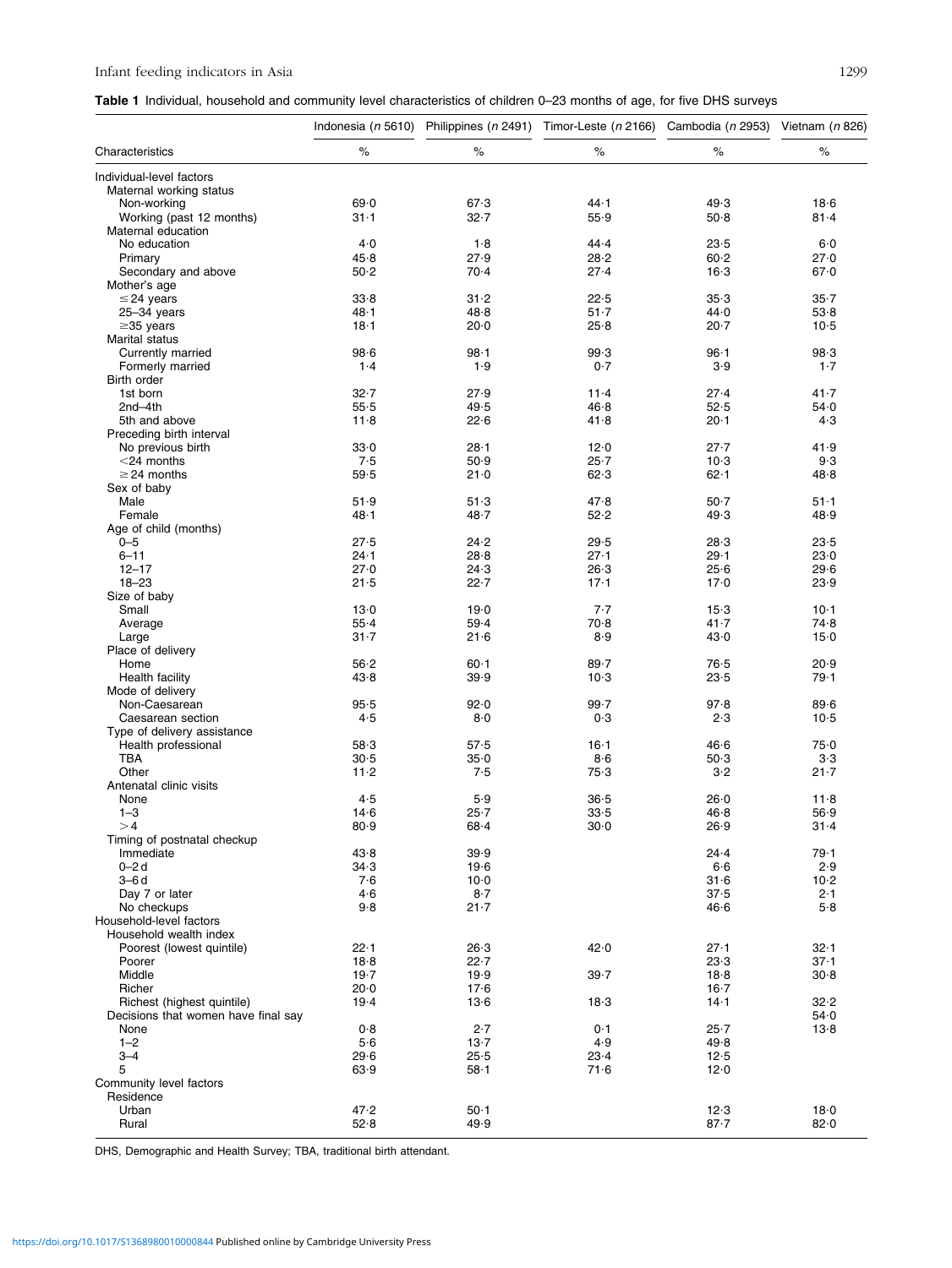|  |  | Table 2 Individual, household and community level characteristics of children at 0–23 months of age, for MICS and other surveys |  |  |  |  |
|--|--|---------------------------------------------------------------------------------------------------------------------------------|--|--|--|--|
|  |  |                                                                                                                                 |  |  |  |  |

|                                      | Lao PDR (n 1959) | Myanmar (n 5860) | DPR Korea (n 1360) | Mongolia (n 477) |
|--------------------------------------|------------------|------------------|--------------------|------------------|
| Characteristic                       | $\%$             | $\%$             | $\%$               | $\%$             |
| Individual-level factors             |                  |                  |                    |                  |
| Maternal working status              |                  |                  |                    |                  |
| Non-working                          |                  |                  |                    | 55.8             |
| Working (past 12 months)             |                  |                  |                    | 44.3             |
| Maternal education                   |                  |                  |                    |                  |
| No education                         | 42.6             | $15 - 1$         |                    | 2.6              |
| Primary                              | 39.7             | 54.4             |                    | $3-7$            |
| Secondary and above                  | $16-8$           | 30.5             | 76.4               | 93.6             |
| Non-standard                         | 0.9              |                  | 23.5               |                  |
| Mother's age                         |                  |                  |                    |                  |
| $\leq$ 24 years                      | 37.2             | 30.2             | $11 - 2$           | $31 - 2$         |
| $25 - 34$ years                      | 45.4             | 48.7             | 84.0               | 57.9             |
| $\geq$ 35 years                      | 17.3             | $21 - 1$         | 4.8                | 10.9             |
| <b>Marital status</b>                |                  |                  |                    |                  |
| Currently married                    | 95.2             | 83.2             |                    | 82.9             |
| Formerly married                     | 4.8              | 16.8             |                    | 17.2             |
| Sex of baby                          |                  |                  |                    |                  |
| Male                                 | 48.5             | 48.8             | 50.5               | $56 - 1$         |
| Female                               | 51.6             | 51.2             | 49.5               | 43.9             |
| Age of child (months)                |                  |                  |                    |                  |
| $0 - 5$                              | 28.0             | 25.5             | $17-4$             | $34 - 7$         |
| $6 - 11$                             | 24.7             | 28.2             | $35 - 4$           | $35 - 1$         |
| $12 - 17$                            | 27.5             | 25.0             | 25.9               | 30.3             |
| $18 - 23$                            | 19.8             | 21.3             | 21.3               |                  |
| Size of baby                         |                  |                  |                    |                  |
| Small                                | $10 - 2$         |                  | $5-1$              | 4.7              |
| Average                              | 80.2             |                  | 68.6               | 90.3             |
|                                      | 9.7              |                  | 68.6               | $5-1$            |
| Large<br>Type of delivery assistance |                  |                  |                    |                  |
|                                      |                  |                  | 13.3               |                  |
| Health professional<br><b>TBA</b>    | 19.6             |                  | 0.6                |                  |
|                                      | $16 - 1$         |                  |                    |                  |
| Other                                | 64.3             |                  | 0.6                |                  |
| Household-level factors              |                  |                  |                    |                  |
| Household wealth index               |                  |                  |                    |                  |
| Poorest (lowest quintile)            | $25 - 7$         | 27.2             |                    | $64 - 7$         |
| Poorer                               | 22.3             | 22.7             |                    |                  |
| Middle                               | 17.5             | 18.6             |                    | 26.5             |
| Richer                               | 17.6             | 17.0             |                    |                  |
| Richest (highest quintile)           | $16 - 8$         | 14.5             |                    | 8.8              |
| Community level factors              |                  |                  |                    |                  |
| Residence                            |                  |                  |                    |                  |
| Urban                                | $21 - 1$         | 21.3             | 59.4               | 60.3             |
| Rural                                | 78.9             | 78.6             | 40.6               | 39.7             |

MICS, Multiple Indicator Country Survey; Lao PDR, Lao People's Democratic Republic; DPR Korea, Democratic People's Republic of Korea; TBA, traditional birth attendant.

especially during the first year of life. These observations are favourable indications as far as breast-feeding promotion is concerned, and warrant the need to focus on aspects such as timeliness, exclusiveness and continuity of breast-feeding. According to WHO recommendations, breast-feeding should be continued through the second year<sup> $(5)$ </sup>. The present analysis revealed that, in all nine countries studied, the majority of mothers continued breast-feeding beyond the first year. However, it is important to take measures to sustain this rate until the end of the second year.

The EBF rates in all the countries should be improved in order to gain the full benefits of EBF that ultimately lead to a reduction in deaths among infants  $\leq$  years  $old^{(2)}$ . This could be achieved through breast-feeding promotion programmes by highlighting the importance

of giving breast milk alone, and nothing else including plain water. It is important to note that even though EBF is low, a very high proportion of infants in countries like Lao PDR and Myanmar were fed with non-milk liquids in addition to breast milk. Hence, breast-feeding (giving only breast milk or breast milk and water) was high in Cambodia, Lao PDR and Myanmar despite low EBF. In contrast, the practice of giving non-milk liquids in Indonesia and Timor-Leste was minimal. The countries that reported very low EBF such as Myanmar, Vietnam and Lao PDR could make a substantial improvement in the EBF rate by avoiding the practice of giving water or other non-milk liquids in addition to breast milk.

Bottle-fed infants are at a higher risk of having infections and lower cognitive capacity $^{(8,13)}$ . It is important to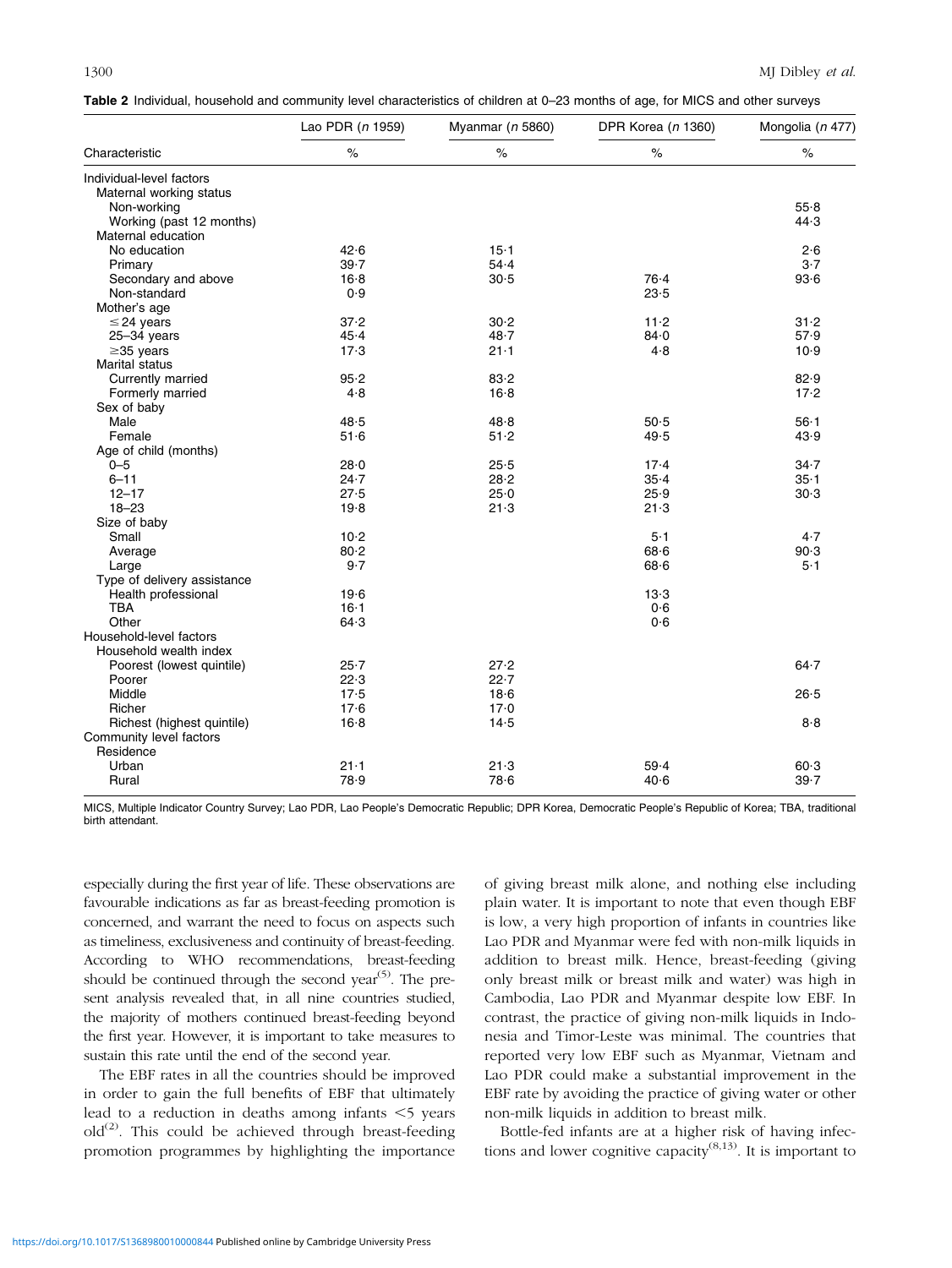| Country     | Timely first-suckling rate |            | Ever breast-fed rate |            | Current breast-feeding rate |               |          | Continued breast-feeding rate (1 year) | Continued breast-feeding rate (2 years) |                         |
|-------------|----------------------------|------------|----------------------|------------|-----------------------------|---------------|----------|----------------------------------------|-----------------------------------------|-------------------------|
|             | %                          | 95% CI     | $\%$                 | 95 % CI    | $\%$                        | 95 % CI       | %        | 95 % CI                                | $\%$                                    | 95 % CI                 |
| Indonesia   | 31.9                       | 28.5.35.4  | 97.5                 | 96.3.98.3  | 82.6                        | 80.4.846      | $84 - 7$ | 80.9.87.8                              | 58.8                                    | $53 \cdot 1.64 \cdot 2$ |
| Philippines | 43.6                       | 40.7, 46.5 | 88.0                 | 86.0, 89.7 | 59.3                        | 57.2.61.4     | 56.5     | 51.5.61.4                              | 32.8                                    | 28.2.37.8               |
| Timor-Leste | $46 - 1$                   | 43.0.49.2  | 97.6                 | 96.8.98.2  | 77.9                        | 76.1.79.6     | 72.4     | 68.4.761                               | 32.5                                    | 26.5, 39.2              |
| Cambodia    | $36 - 4$                   | 33.5.39.4  | 98.9                 | 97.9.99.5  | 85.3                        | 83.3.86.9     | 89.9     | 86.2.92.7                              | 54.4                                    | 48.4.60.3               |
| Vietnam     | 45.6                       | 40.1.511   | 96.5                 | 94.1.980   | 75.3                        | 71.77.78.8    | 81.5     | 71.6.88.5                              | 27.9                                    | 20.0, 37.6              |
| Lao PDR     |                            |            | 99.4                 | 98.6.99.7  | 83.5                        | 81.7.85.1     | $82 - 1$ | 78.1.85.5                              | 47.4                                    | 41.4, 53.6              |
| Myanmar     |                            |            | 99.9                 | 99.8, 99.9 | 89.8                        | $88.8.90 - 7$ | 89.0     | 86.6.91.0                              | 67.4                                    | 63.2.71.4               |
| DPR Korea   |                            |            | 96.6                 | 95.1.976   | 76.5                        | 74.5.78.4     | 64.6     | 59.5.69.3                              | 33.2                                    | 27.7.39.1               |
| Mongolia*   |                            |            | 93.1                 | 87.7, 96.3 | 82.3                        | 78.0, 85.9    | 83.8     | 72.3, 91.1                             | 66.2                                    | 53.0, 77.2              |

Table 3 Timely first-suckling, ever breast-fed, current breast-feeding and continued breast-feeding rates in East and Southeast Asian countries (2000–2005)

Lao PDR, Lao People's Democratic Republic; DPR Korea, Democratic People's Republic of Korea.

\*For Mongolia, data were available for children at 6–23 months of age.

Table 4 Exclusive breast-feeding, predominant breast-feeding, full breast-feeding, bottle-feeding and timely complementary-feeding rates in East and Southeast Asian countries (2000–2005)

|             | Exclusive breast-feeding rate |            | Predominant breast-feeding rate |               | Full breast-feeding rate |            | Bottle-feeding rate |            | Timely complementary-feeding rate |            |
|-------------|-------------------------------|------------|---------------------------------|---------------|--------------------------|------------|---------------------|------------|-----------------------------------|------------|
| Country     | %                             | 95 % CI    | $\%$                            | 95 % CI       | $\%$                     | 95% CI     | %                   | 95 % CI    | %                                 | 95 % CI    |
| Indonesia   | 38.9                          | 35.0, 43.0 | 6.9                             | 5.3.8.9       | 45.8                     | 41.9.49.7  | 23.3                | 20.5.26.4  | 75.4                              | 69.8, 80.3 |
| Philippines | $33 - 7$                      | 30.0, 37.6 | $20-4$                          | 17.2.24.1     | $54 - 1$                 | 49.9.58.2  | 48.7                | 45.8, 51.5 | $61-1$                            | 56.6666    |
| Timor-Leste | $30 - 7$                      | 27.2.34.5  | 7.7                             | $5.7.10-4$    | $38 - 4$                 | 34.0.431   | 12.5                | 11.0.14.2  | 82.0                              | 76.3.84.6  |
| Cambodia    | $60 - 1$                      | 55.6.64.3  | 22.8                            | 19.6.26.3     | 82.8                     | 79.5.85.8  | $11-2$              | 9.4.13.4   | 80.8                              | 60.6, 70.2 |
| Vietnam     | $15-5$                        | 10.4.22.5  | 36.9                            | 28.0, 46.9    | 52.4                     | 43.2.61.5  | $21 - 1$            | 16.9.26.2  | $86 - 4$                          | 77.5.92.2  |
| Lao PDR     | 22.5                          | 19.3.26.2  | 57.8                            | 53.6.61.8     | 80.3                     | 76.8.83.4  | 5.5                 | 4.3.7.1    | $10-3$                            | 7.5.14.0   |
| Myanmar     | 11.0                          | 9.2.13.2   | $65 - 7$                        | $63.9.70 - 6$ | $76 - 7$                 | 73.9.79.3  | 5.8                 | 4.9.6.9    | 5.5                               | 4.1, 7.4   |
| DPR Korea   | $52 - 1$                      | 46.3, 57.9 | 32.9                            | 27.8, 38.5    | 85.0                     | 80.1, 88.9 | $3-0$               | 2.0.44     | 44.4                              | 39.7.49.1  |
| Mongolia*   |                               |            |                                 |               |                          |            | $31 - 4$            | 24.3.39.5  | 98.5                              | 94.8, 99.6 |

Lao PDR, Lao People's Democratic Republic; DPR Korea, Democratic People's Republic of Korea.

\*For Mongolia, data were available for children at 6–23 months.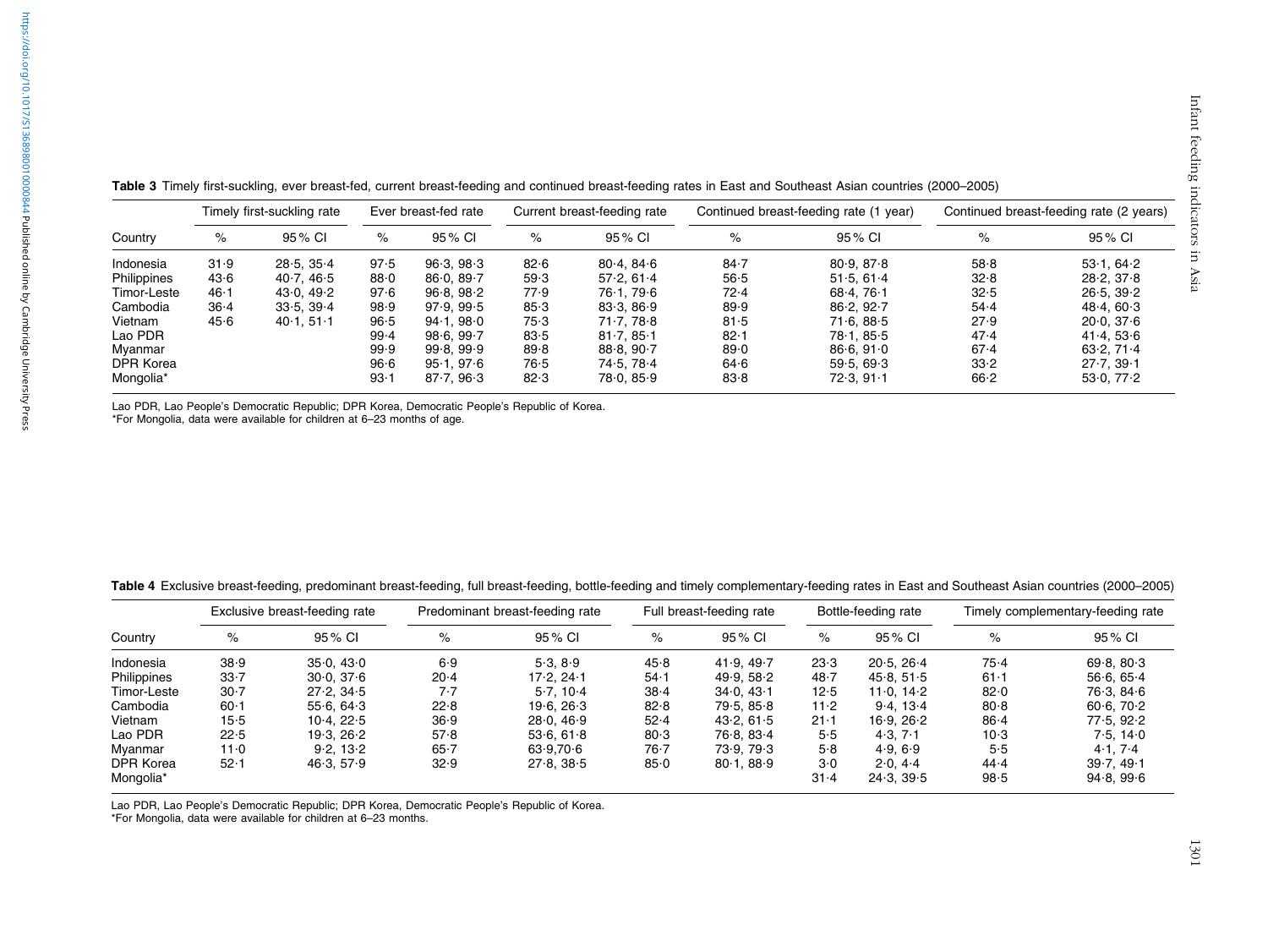

Fig. 1 Percentage of infants  $<$ 6 months of age who were exclusively breast-fed ( $\blacksquare$ ) or received breast milk with non-milk liquids, i.e. predominant breast-feeding  $(\square)$ , across East and Southeast Asian countries (2000–2005) (DPR Korea, Democratic People's Republic of Korea; Lao PDR, Lao People's Democratic Republic)

adopt policies and practices to avoid the use of feeding bottles in infants unless medically indicated. Countries with high bottle-feeding rates such as the Philippines, Mongolia, Indonesia and Vietnam should identify target groups, i.e. socio-economically better-off women, in order to change the practice of bottle-feeding. Bottlefeeding rates rise with the socio-economic development. Countries with lower bottle-feeding rates, such as Lao PDR, Myanmar and DPR Korea, should try to sustain these low rates.

Lao PDR and Myanmar will need to educate families about the introduction of solid or semi-solid feeds to infants from 6 to 9 months. Although the timelines are satisfactory in many countries, these findings should be carefully interpreted with consideration to the adequacy and quality of feeds given to infants. A timely complementary-feeding rate based on 24 h dietary recall does not actually reflect the timing of the introduction of complementary food, because it can include those who have started complementary feeding even before the sixth month. In addition, this indicator alone is insufficient to comment about the adequacy of feeding frequency, energy density and quality of the diet, including sufficient micronutrients.

The main strengths of the present study were the nationally representative samples, the comprehensive data on standard infant feeding indicators and the appropriate adjustments for sampling design made in the analysis. One limitation would be the subjectivity of information in recalling the time of first suckling especially among mothers of older infants. This study was restricted to a description of the breast-feeding indicators at a national level. However, it is important to observe the variation of each indicator across different individual, household and community characteristics in the respective country. It is also important to identify the significant predictors of poor practices in each country. Such information would help the respective countries to target women for breast-feeding promotion programmes.

The main limitation of this comparison is the different years the surveys were conducted between 2000 and 2005. The infant and young child feeding practices could have changed in some countries due to programmatic activities or for other reasons. For example, in Cambodia there were remarkable improvements in many of the feeding indicators between 2000 and 2005 related to new infant and young child feeding programmes conducted by the Ministry of Health with support from UNICEF $(20,26)$ . Similarly, caution should be taken when comparing data from different types of surveys – DHS, MICS and other national nutrition surveys. However, the questions used in the DHS and MICS surveys for infant feeding indicators were almost identical and the greatest differences in the manner the data were collected were found with the national nutrition surveys, e.g. the data available from Mongolia were for children 6–23 months of age, which prevented calculation of a number of indicators including exclusive and predominant breastfeeding rates.

In conclusion, all the countries should make greater efforts to improve the practice of initiation of breastfeeding within the first hour of birth. The EBF rates in all the countries should be improved by emphasizing the importance of giving breast milk alone and nothing else, including plain water, during the first 6 months of life. Countries with higher bottle-feeding rates should identify those groups at risk of bottle-feeding in order to implement targeted interventions. Further analysis would be required to disaggregate each indicator by different individual, household and community characteristics and to identify the significant predictors of poor practices in each country.

#### Acknowledgements

The financial support for the study was provided by the UNICEF East Asia/Pacific under the agreement SSA/ THLA/2006/00000422-0. The views expressed in this publication do not necessarily reflect those of UNICEF. The authors declare that there is no conflict of interests. M.J.D. generated the concept of study, designed the plan of analysis and edited the manuscript. U.S. compiled the tables and prepared the manuscript. K.E.A. downloaded the data and conducted the data analysis. The authors thank Dr Milana Votrubec of the University of Sydney for English language editing of the manuscript.

#### References

- 1. Black RE, Allen LH, Bhutta ZA et al. (2008) Maternal and child undernutrition: global and regional exposures and health consequences. *Lancet* 371, 243-260.
- 2. Jones G, Steketee RW, Black RE et al. (2003) How many child deaths can we prevent this year? Lancet 362, 65-71.